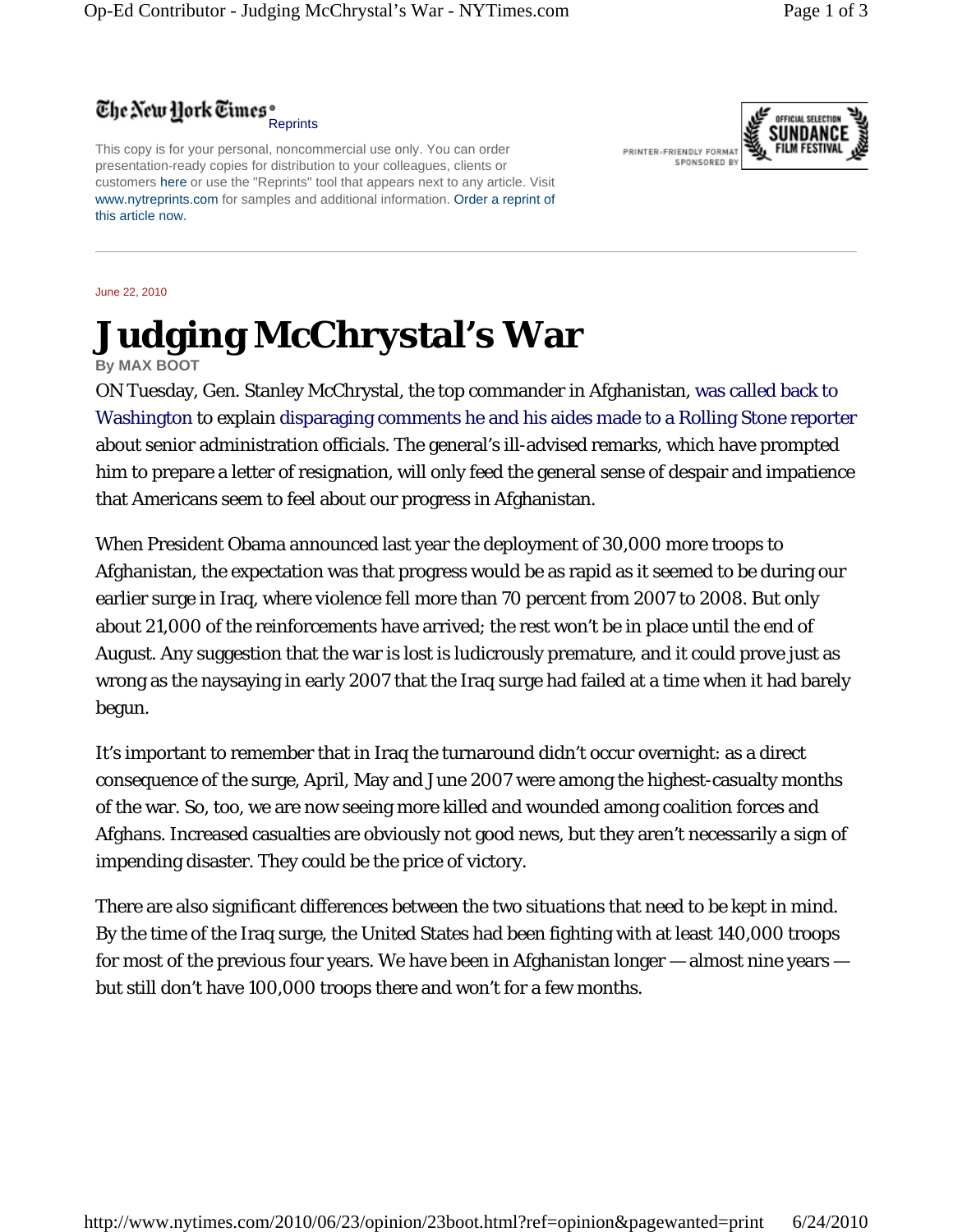What's more, thanks to our larger commitment in Iraq, by 2007 the enemy had suffered considerable attrition, the civilian population had been exhausted and the United States had shown the will to prevail. These factors were crucial in bringing about the Anbar Awakening, when the Sunni tribes turned against the insurgency. While the Taliban are just as unpopular as the Iraqi militants were  $-$  only 6 percent of the population want them back in power  $-$  it will still take more time to convince the people of Afghanistan that it's safe to turn against them.

Iraq was also much more violent. Last year 2,259 civilians were killed in Afghanistan. Compare that with 34,500 civilians killed in Iraq in the pre-surge year of 2006 — 15 times as many. And not only was there more violence in Iraq, but much of it was concentrated in Baghdad, so it was easier to show rapid progress by flooding the zone with troops.

In Afghanistan, the violence is much more diffuse, making it harder to measure security gains. Indeed, until recently, many parts of southern Afghanistan had barely seen an American soldier, and there are still critical areas where the Americans lack sufficient troop density to impose their will.

That leaves the news media free to focus on bad news, of which there is no shortage. In recent days, we have been reading about General McChrystal's gaffes; the continuing insecurity in Marja, which Marines entered in February; and the assassination of an important district governor.

Such concerns are valid, but as the head of Central Command, Gen. David Petraeus, recently pointed out, what the public doesn't see is what NATO forces have been doing behind the scenes to create the right "inputs" to carry out a "comprehensive civil-military counterinsurgency campaign." Much of this has involved making sure that troops are operating in ways that will win over, not alienate, the populace.

Top-notch American officers have also been brought in to rejigger an unwieldy NATO command structure. A three-star general, David Rodriguez, was appointed to supervise daily operations in Afghanistan, as Raymond Odierno did for General Petraeus in Iraq in 2007. (General Rodriguez would be the obvious choice for the top job if General McChrystal is fired.)

A new two-star Regional Command Southwest has also been set up to run operations in Helmand Province, enabling the existing Regional Command South to focus its attention on